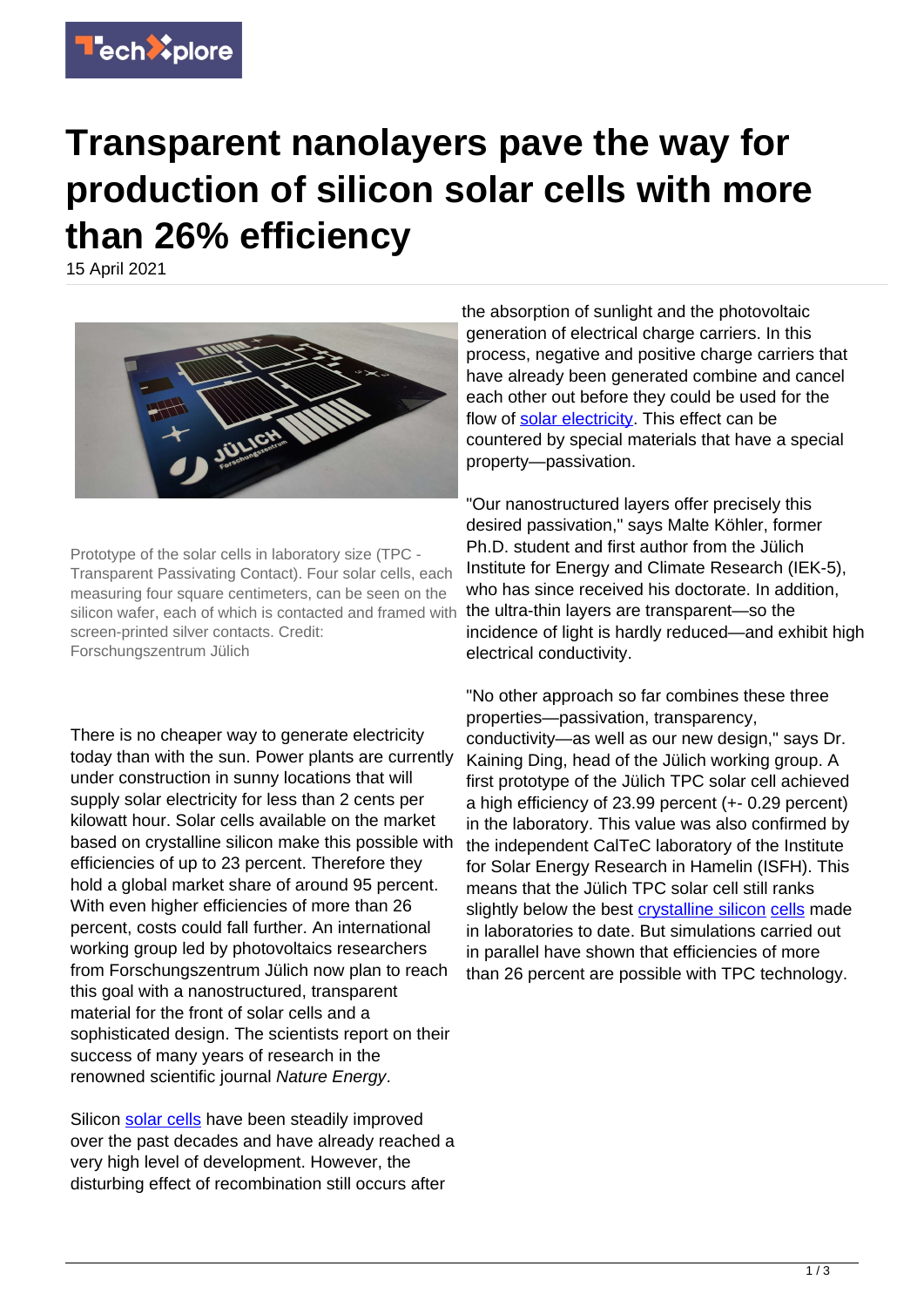



the layers of the TPC solar cell. On a [thin layer](https://techxplore.com/tags/thin+layer/) of silicon dioxide, the researchers deposited a double layer of tiny pyramid-shaped nanocrystals of silicon carbide—applied at two different temperatures. Finally, a transparent layer of indium tin oxide followed. Ding and colleagues used wet chemical processes, [chemical vapor deposition](https://techxplore.com/tags/chemical+vapor+deposition/) (CVD) and a sputtering process.

The Jülich researchers from IEK 5 and of the Jülich Ernst Ruska Center for Electron Microscopy worked closely with several institutes in the Netherlands, China, Russia and Ecuador. "We expect solar cell manufacturers to show great interest in our technology," Ding says.

 **More information:** A silicon carbide-based highly transparent passivating contact for crystalline silicon solar cells approaching efficiencies of 24%, Nature Energy (2021). [DOI:](http://dx.doi.org/10.1038/s41560-021-00806-9) [10.1038/s41560-021-00806-9](http://dx.doi.org/10.1038/s41560-021-00806-9)

Provided by Forschungszentrum Juelich

Layer sequence of the new solar cells with transparent frontal layers (TPC, Transparent Passivating Contact) on a wafer with random pyramid structure. The gray area corresponds to the n-doped crystalline silicon wafer, the light blue layer is the wet-chemically grown silicon dioxide, the red layer corresponds to the passivating silicon carbide, followed by the conducting silicon carbide in orange. The green, final layer corresponds to the indium tin oxide (ITO). Credit: Forschungszentrum Jülich

"In addition, we have only used processes in manufacturing that can be integrated relatively quickly into series production," Ding emphasizes the advantage over other research approaches. With this strategy, the Jülich scientists pave the way for their development from the laboratory to a large scale in industrial solar cell production without too much effort.

Several process steps were necessary to produce